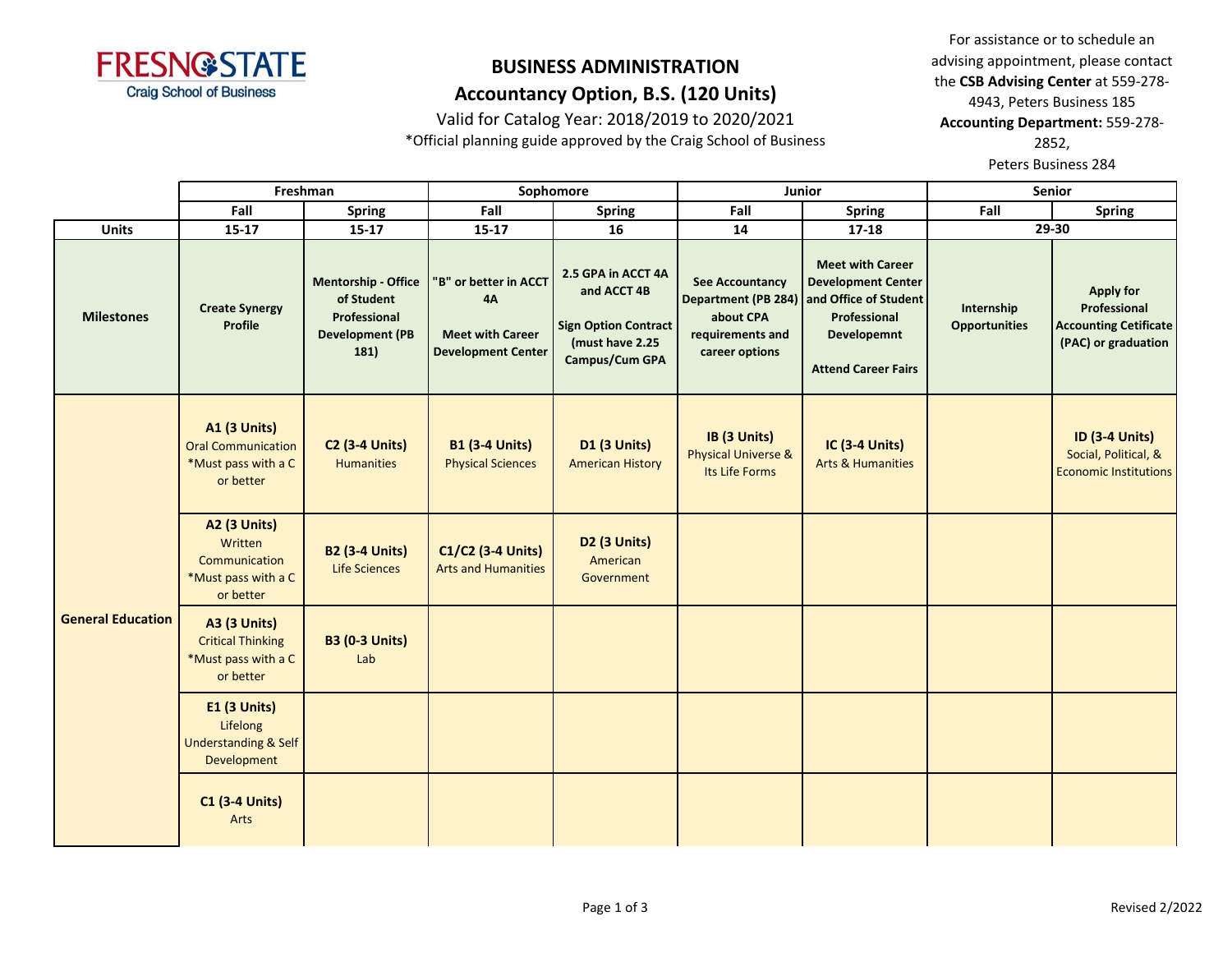

Valid for Catalog Year: 2018/2019 to 2020/2021

\*Official planning guide approved by the Craig School of Business

For assistance or to schedule an advising appointment, please contact the **CSB Advising Center** at 559-278- 4943, Peters Business 185 **Accounting Department:** 559-278- 2852,

Peters Business 284

|              | Freshman  |                                                                                                                                                                              |                                                                                                                     | Sophomore                                                                                      | <b>Junior</b>                                                                                                                                            |                                                                                                                                                         | <b>Senior</b>                                                                                                                                        |                                                                                                                                                                                                                                                   |
|--------------|-----------|------------------------------------------------------------------------------------------------------------------------------------------------------------------------------|---------------------------------------------------------------------------------------------------------------------|------------------------------------------------------------------------------------------------|----------------------------------------------------------------------------------------------------------------------------------------------------------|---------------------------------------------------------------------------------------------------------------------------------------------------------|------------------------------------------------------------------------------------------------------------------------------------------------------|---------------------------------------------------------------------------------------------------------------------------------------------------------------------------------------------------------------------------------------------------|
|              | Fall      | <b>Spring</b>                                                                                                                                                                | Fall                                                                                                                | <b>Spring</b>                                                                                  | Fall                                                                                                                                                     | <b>Spring</b>                                                                                                                                           | Fall                                                                                                                                                 | <b>Spring</b>                                                                                                                                                                                                                                     |
| <b>Units</b> | $15 - 17$ | $15 - 17$                                                                                                                                                                    | $15 - 17$                                                                                                           | 16                                                                                             | 14                                                                                                                                                       | $17 - 18$                                                                                                                                               | 29-30                                                                                                                                                |                                                                                                                                                                                                                                                   |
| <b>Major</b> |           | <b>GE Area B4</b><br><b>DS 71</b><br>(3 Units)<br>Quantitative<br>Reasoning<br>[Pre-Req: ELM exam<br>or intermediate<br>college algebra]<br>*Must pass with a C<br>or better | <b>DS 73</b><br>(3 Units)<br>[Pre-Req: ELM exam,<br>DS 71; ECON 40 & 50<br>recommended]<br>*Not open to<br>freshmen | <b>BA 18</b><br>(4 Units)<br>*Not open to<br>Freshmen                                          | <b>BA 105W</b><br>(3 Units)<br>[Pre-Req: ENGL 5B or<br>10<br>(C or better);<br>Junior standing]<br>*UDWS requirement;<br>must pass with a C or<br>better | <b>MGT 110</b><br>(6 Units)<br>[Pre-Req: BA 105W<br>(may be taken<br>concurrently)]<br>*Not open to<br>students with credit<br>in MGT 104 or MGT<br>106 | <b>MGT 124</b><br>(4 Units)<br>[Pre-Req: BA 105W;<br>MGT 110; DS 123<br>(may be taken<br>concurrently)]                                              | <b>ACCT 187 (3 Units)</b><br>[Pre-Req: Senior year;<br>ACCT 120A, 120B,<br>132]<br>OR<br><b>MGT 187 (3 Units)</b><br>[Pre-Req: Last<br>semester of Senior<br>year; UD Core<br>requirements (MGT<br>124 may be taken<br>concurrently); BA<br>105W] |
|              |           | ECON 40 (3 Units)<br>[Pre-Req:GE A2]<br>OR<br>AGBS 1 (3 Units)<br>[Pre-Req: GE A2]                                                                                           | <b>ACCT 4A</b><br>(3 Units)<br>*Not open to<br>Freshmen                                                             | <b>ACCT 4B</b><br>(3 Units)<br>[Pre-Req: ACCT 4A (C<br>or better)]<br>*Not open to<br>Freshmen | <b>ACCT 132</b><br>(4 Units)<br>[Pre-Req: ACCT 4A,<br>4B; DS 71 & IS 52<br>recommended]                                                                  | <b>ACCT 120B</b><br>(4 Units)<br>[Pre-Req: ACCT 120A<br>(C or better); DS 71<br>recommended]                                                            | <b>IS 130</b><br>(3 Units)<br>[Pre-Req: IS 52, 52L;<br>ACCT 4A, 4B; BA<br>105W (may be taken<br>concurrently)]                                       |                                                                                                                                                                                                                                                   |
|              |           | IS 52 & IS 52L<br>(3 Units)<br>*or Computer<br>Competency Exam<br>(CCE)                                                                                                      | <b>GE Area D3 ECON</b><br>50<br>(3 Units)<br>[Pre-Req: GE A2]                                                       | <b>DS 123</b><br>(3 Units)<br>[Pre-Req: DS 71, 73;<br>IS 52, 52L]                              | <b>ACCT 120A</b><br>(4 Units)<br>[Pre-Req: ACCT 4A,<br>4B; DS 71<br>recommended]                                                                         | MI<br><b>MKTG 100S</b><br>(4 Units)<br>[Pre-Req: BA 105W<br>(may be taken<br>concurrently)]<br>MI Multicultural/<br>International                       | <b>FIN 120</b><br>(4 Units)<br>[Pre-Req: ACCT 4A;<br>DS 71; BA 105W (may<br>be taken<br>concurrently)]                                               |                                                                                                                                                                                                                                                   |
|              |           |                                                                                                                                                                              |                                                                                                                     |                                                                                                |                                                                                                                                                          |                                                                                                                                                         | <b>Option Requirements (4 Units)</b><br>ACCT 144, 145, 146, 148, 162, 165,<br>167, 169 (cannot use ACCT 187)<br>*See course catalog for prerequisite | requirements                                                                                                                                                                                                                                      |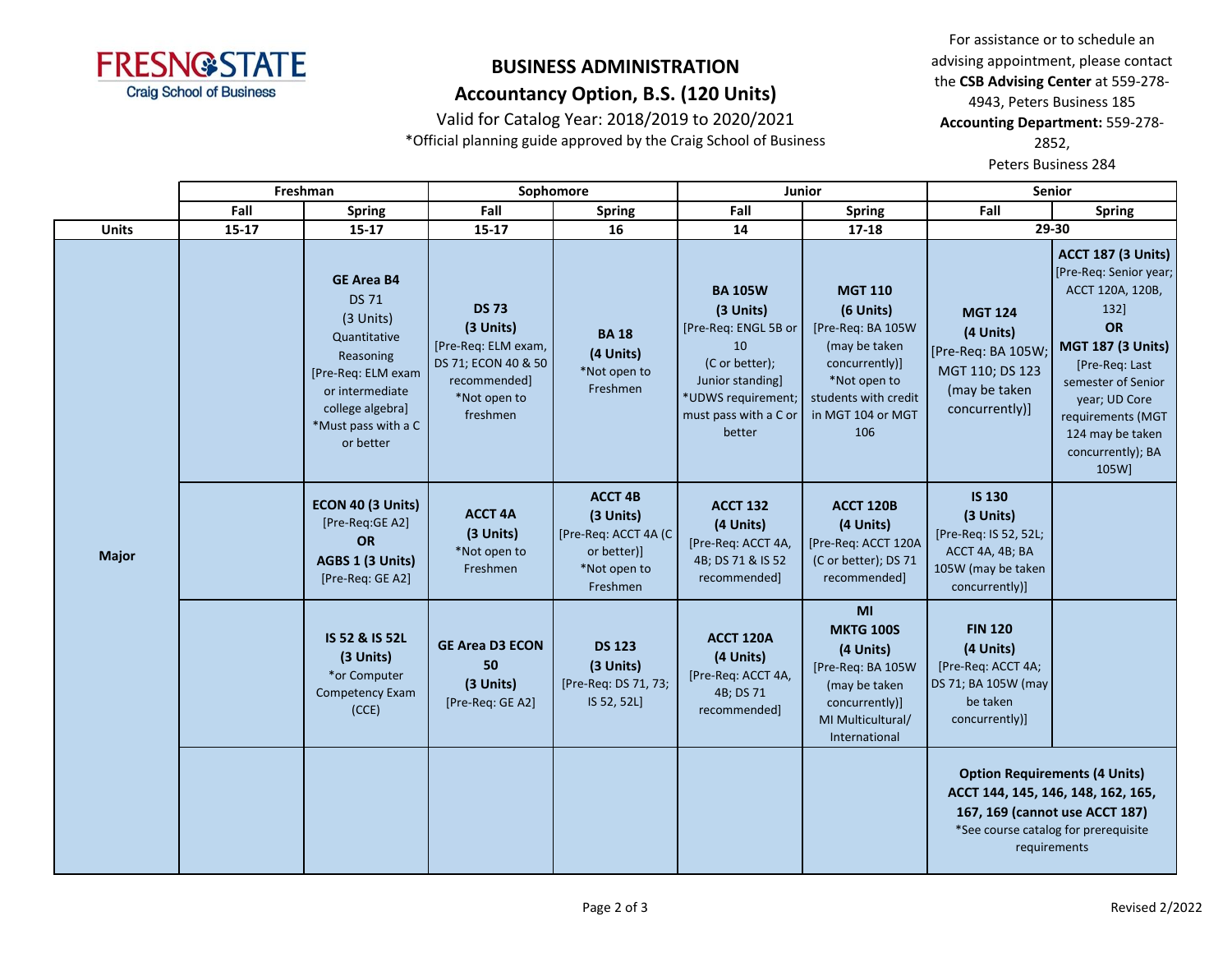

Valid for Catalog Year: 2018/2019 to 2020/2021

\*Official planning guide approved by the Craig School of Business

For assistance or to schedule an advising appointment, please contact the **CSB Advising Center** at 559-278- 4943, Peters Business 185 **Accounting Department:** 559-278- 2852, Peters Business 284

**Fall Spring Fall Spring Fall Spring Fall Spring Units 15-17 15-17 15-17 16 14 17-18 29-30 Freshman Sophomore Junior Senior Additional Graduation Requirements MI (3 Units) \*EXEMPT Elective** \*See footnotes **Option Requirements (4 Units) ACCT 144, 145, 146, 148, 162, 165, 167, 169 (cannot use ACCT 187)** \*See course catalog for prerequisite requirements **Major Option Requirements (4 Units) ACCT 144, 145, 146, 148, 162, 165, 167, 169 (cannot use ACCT 187)** \*See course catalog for prerequisite requirements

#### **FOOTNOTES:**

**Prerequisites/Corequisites:** Other restrictions may apply. Please see your course catalog for detailed prerequisite/corequisite requirements.

Grade Requirements: A grade of C or better must be earned for each course used to satisfy the requirements for the major. No course taken for the business major can be graded on a CR/NC basis, except for courses with mandatory CR/NC grading. The Accountancy Option requires a minimum GPA of 2.50 in ACCT 4A & 4B.

**Computer Competency Exam (CCE):** Contact the CSB Undergraduate Student Services office to schedule a CCE test date.

Option: Students must maintain a 2.25 Campus and Cumulative GPA to declare an OPTION. An OPTION must be declared after the completion of all of the Pre-Business Requirements in order to enroll in OPTION courses.

Electives (0-2): If necessary, students must complete additional elective units to meet 120 units total to graduate. Students who take the CCE in lieu of IS 52/52L will need to fulfill the minimum unit requirements with electives.

**Upper Division Writing Skills requirement (UDWS):** Business majors take BA 105W to fulfill this requirement. The Upper Division Writing Exam is NOT an option for Business Administration majors.

Substitutions: If substitutions/exceptions/waivers are made for any major courses that also meet GE and/or the Multicultural/International graduation requirement, the student is responsible for completing additional courses to satisfy the respective areas (GE and/or MI). This also includes the upperdivision writing requirement.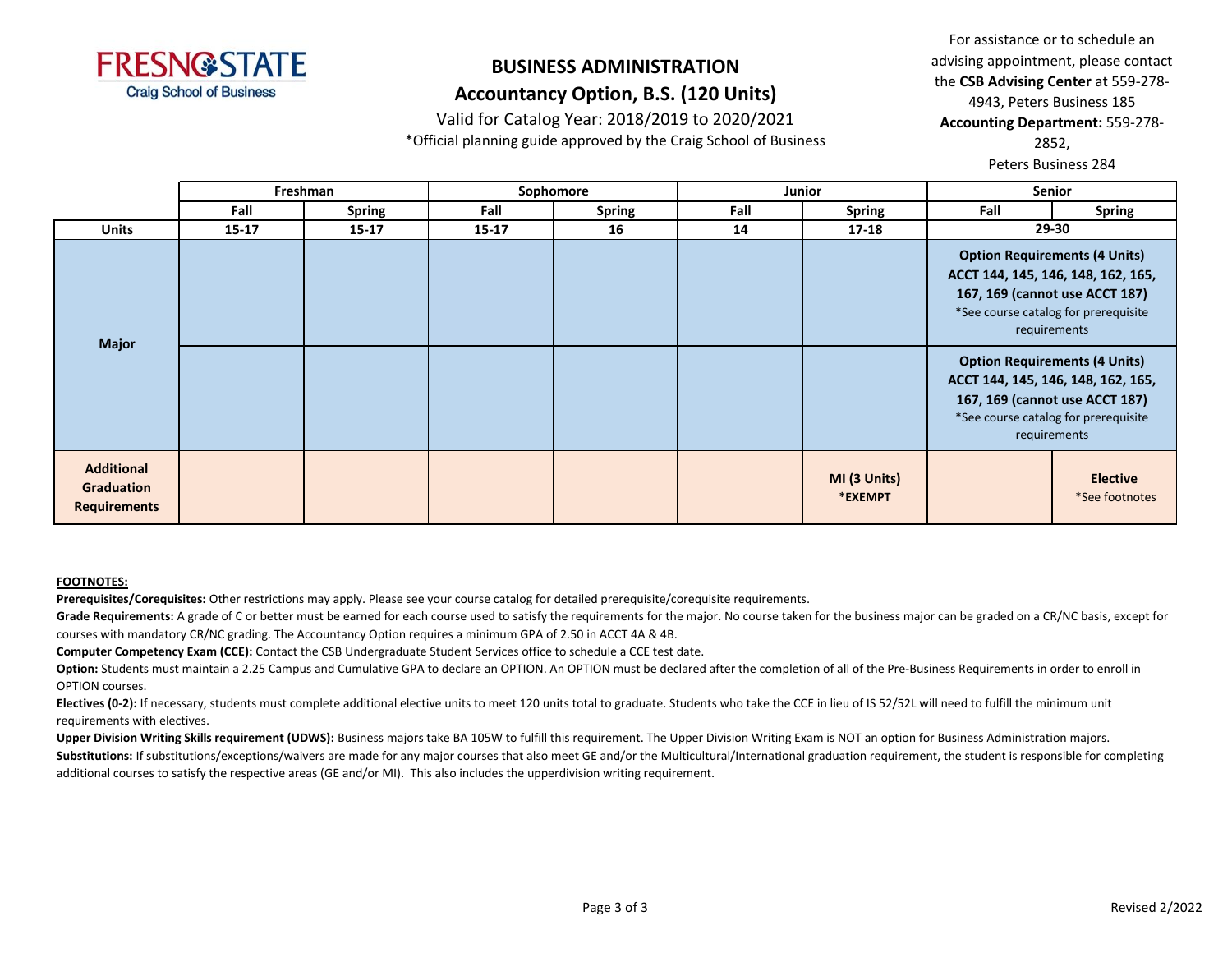

Valid for Catalog Year: 2012/2013 to 2017/2018

\*Official planning guide approved by the Craig School of Business

For assistance or to schedule an advising appointment, please contact the **CSB Advising Center** at 559-278-4943, Peters Business 185 **Accounting Department:** 559-278-2852, Peters Business 284

|                                    | Freshman                                                                             |                                                                                      | Sophomore                                                                                   |                                                                                                            |                                                                                                   | Junior                                                                                                                                    | Senior                              |                                                                                |  |
|------------------------------------|--------------------------------------------------------------------------------------|--------------------------------------------------------------------------------------|---------------------------------------------------------------------------------------------|------------------------------------------------------------------------------------------------------------|---------------------------------------------------------------------------------------------------|-------------------------------------------------------------------------------------------------------------------------------------------|-------------------------------------|--------------------------------------------------------------------------------|--|
|                                    | Fall                                                                                 | Spring                                                                               | Fall                                                                                        | <b>Spring</b>                                                                                              | Fall                                                                                              | <b>Spring</b>                                                                                                                             | Fall                                | <b>Spring</b>                                                                  |  |
| <b>Units</b>                       | $15 - 17$                                                                            | $15 - 17$                                                                            | $15 - 17$                                                                                   | 16                                                                                                         | 14                                                                                                | $17 - 18$                                                                                                                                 |                                     | 29-30                                                                          |  |
| <b>Milestones</b>                  | >Create Synergy<br><b>Profile</b>                                                    | >Mentorship - Office<br>of Student<br>Professional<br><b>Development (PB</b><br>181) | >"B" or better in<br><b>ACCT 4A</b><br>>Meet with<br>Career<br><b>Development</b><br>Center | >2.5 GPA in ACCT<br>4A and ACCT 4B<br>>Sign Option<br><b>Contract (must</b><br>have 2.25<br>Campus/Cum GPA | >See Accountancy<br><b>Department (PB</b><br>284) about CPA<br>requirements and<br>career options | >Meet with Career<br><b>Development Center and</b><br><b>Office of Student</b><br><b>Professional Developemnt</b><br>>Attend Career Fairs | >Internship<br><b>Opportunities</b> | >Apply for Professional<br><b>Accounting Cetificate</b><br>(PAC) or graduation |  |
| <b>General</b><br><b>Education</b> | <b>A1 (3 Units)</b><br><b>Oral Communication</b><br>*Must pass with a C or<br>better | <b>C2 (3-4 Units)</b><br><b>Humanities</b>                                           | <b>B1 (3-4 Units)</b><br><b>Physical Sciences</b>                                           | <b>D1 (3 Units)</b><br><b>American History</b>                                                             | IB (3 Units)<br><b>Physical Universe &amp;</b><br>Its Life Forms                                  | IC (3-4 Units)<br><b>Arts &amp; Humanities</b>                                                                                            |                                     | <b>ID (3-4 Units)</b><br>Social, Political, &<br><b>Economic Institutions</b>  |  |
|                                    | <b>A2 (3 Units)</b><br>Written<br>Communication<br>*Must pass with a C or<br>better  | <b>B2 (3-4 Units)</b><br><b>Life Sciences</b>                                        | $C1/C2$ (3-4<br>Units)<br>Arts and<br><b>Humanities</b>                                     | <b>D2 (3 Units)</b><br>American<br>Government                                                              |                                                                                                   | MI (3 Units)<br>*EXEMPT                                                                                                                   |                                     |                                                                                |  |
|                                    | <b>A3 (3 Units)</b><br><b>Critical Thinking</b><br>*Must pass with a C or<br>better  | <b>B3 (0-3 Units)</b><br>Lab                                                         |                                                                                             |                                                                                                            |                                                                                                   |                                                                                                                                           |                                     |                                                                                |  |
|                                    | <b>E1 (3 Units)</b><br>Lifelong<br><b>Understanding &amp; Self</b><br>Development    |                                                                                      |                                                                                             |                                                                                                            |                                                                                                   |                                                                                                                                           |                                     |                                                                                |  |
|                                    | <b>C1 (3-4 Units)</b><br>Arts                                                        |                                                                                      |                                                                                             |                                                                                                            |                                                                                                   |                                                                                                                                           |                                     |                                                                                |  |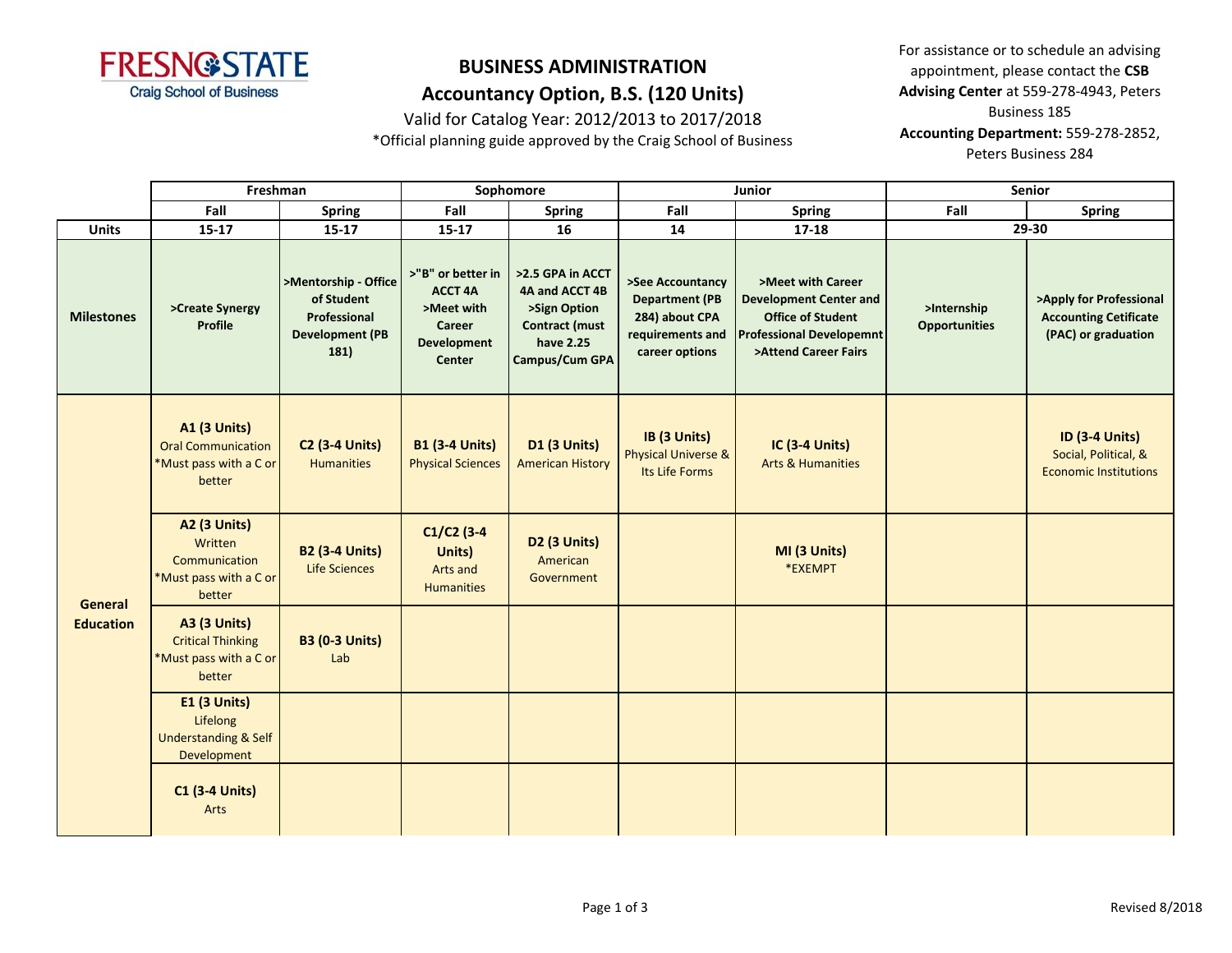

Valid for Catalog Year: 2012/2013 to 2017/2018

\*Official planning guide approved by the Craig School of Business

For assistance or to schedule an advising appointment, please contact the **CSB Advising Center** at 559-278-4943, Peters Business 185 **Accounting Department:** 559-278-2852, Peters Business 284

|              | Freshman  |                                                                                                                                                                             | Sophomore                                                                                                              |                                                                                                |                                                                                                                                                             | Junior                                                                                                                                                   | <b>Senior</b>                                                                                                                                                     |                                                                                                                                                                                                                                                 |
|--------------|-----------|-----------------------------------------------------------------------------------------------------------------------------------------------------------------------------|------------------------------------------------------------------------------------------------------------------------|------------------------------------------------------------------------------------------------|-------------------------------------------------------------------------------------------------------------------------------------------------------------|----------------------------------------------------------------------------------------------------------------------------------------------------------|-------------------------------------------------------------------------------------------------------------------------------------------------------------------|-------------------------------------------------------------------------------------------------------------------------------------------------------------------------------------------------------------------------------------------------|
|              | Fall      | <b>Spring</b>                                                                                                                                                               | Fall                                                                                                                   | <b>Spring</b>                                                                                  | Fall                                                                                                                                                        | <b>Spring</b>                                                                                                                                            | Fall                                                                                                                                                              | <b>Spring</b>                                                                                                                                                                                                                                   |
| <b>Units</b> | $15 - 17$ | 15-17                                                                                                                                                                       | $15 - 17$                                                                                                              | 16                                                                                             | 14                                                                                                                                                          | $17 - 18$                                                                                                                                                |                                                                                                                                                                   | 29-30                                                                                                                                                                                                                                           |
|              |           | <b>GE Area B4</b><br><b>DS71</b><br>(3 Units)<br>Quantitative<br>Reasoning<br>[Pre-Req: ELM exam<br>or intermediate<br>college algebra]<br>*Must pass with a C<br>or better | <b>DS 73</b><br>(3 Units)<br>[Pre-Req: ELM<br>exam, DS 71;<br>ECON 40 & 50<br>recommended]<br>*Not open to<br>freshmen | <b>BA18</b><br>(4 Units)<br>*Not open to<br>Freshmen                                           | <b>BA 105W</b><br>(3 Units)<br>[Pre-Req: ENGL 5B<br>or 10<br>(C or better);<br>Junior standing]<br>*UDWS<br>requirement; must<br>pass with a C or<br>better | <b>MGT 110</b><br>(6 Units)<br>[Pre-Req: BA 105W (may<br>be taken concurrently)]<br>*Not open to students<br>with credit in MGT 104 or<br><b>MGT 106</b> | <b>MGT 124</b><br>(4 Units)<br>[Pre-Req: BA 105W;<br>MGT 110; DS 123<br>(may be taken<br>concurrently)]                                                           | <b>ACCT 187 (3 Units)</b><br>[Pre-Req: Senior year;<br>ACCT 120A, 120B, 132]<br><b>OR</b><br><b>MGT 187 (3 Units)</b><br>[Pre-Req: Last semester of<br>Senior year; UD Core<br>requirements (MGT 124<br>may be taken<br>concurrently); BA 105W] |
| <b>Major</b> |           | ECON 40 (3 Units)<br>[Pre-Req:GE A2]<br>OR<br>AGBS 1 (3 Units)<br>[Pre-Req: GE A2]                                                                                          | <b>ACCT 4A</b><br>(3 Units)<br>*Not open to<br>Freshmen                                                                | <b>ACCT 4B</b><br>(3 Units)<br>[Pre-Req: ACCT 4A<br>(C or better)]<br>*Not open to<br>Freshmen | <b>ACCT 132</b><br>(4 Units)<br>[Pre-Req: ACCT 4A,<br>4B; DS 71 & IS 52<br>recommended]                                                                     | ACCT 120B<br>(4 Units)<br>[Pre-Req: ACCT 120A (C or<br>better); DS 71<br>recommended]                                                                    | <b>IS 130</b><br>(3 Units)<br>[Pre-Req: IS 52, 52L;<br>ACCT 4A, 4B; BA 105W<br>(may be taken<br>concurrently)]                                                    |                                                                                                                                                                                                                                                 |
|              |           | IS 52 & IS 52L<br>(3 Units)<br>*or Computer<br>Competency Exam<br>(CCE)                                                                                                     | <b>GE Area D3</b><br><b>ECON 50</b><br>(3 Units)<br>[Pre-Req: GE A2]                                                   | <b>DS 123</b><br>(3 Units)<br>[Pre-Req: DS 71,<br>73; IS 52, 52L]                              | <b>ACCT 120A</b><br>(4 Units)<br>[Pre-Req: ACCT 4A,<br>4B; DS 71<br>recommended]                                                                            | <b>MKTG 100S</b><br>(4 Units)<br>[Pre-Req: BA 105W (may<br>be taken concurrently)]                                                                       | <b>FIN 120</b><br>(4 Units)<br>[Pre-Req: ACCT 4A; DS<br>71; BA 105W (may be<br>taken concurrently)]                                                               |                                                                                                                                                                                                                                                 |
|              |           |                                                                                                                                                                             |                                                                                                                        |                                                                                                |                                                                                                                                                             |                                                                                                                                                          |                                                                                                                                                                   | <b>Option Requirements (4 Units)</b><br>ACCT 144, 145, 146, 148, 162, 165,<br>167, 169 (cannot use ACCT 187)<br>*See course catalog for prerequisite requirements                                                                               |
| Maior        |           |                                                                                                                                                                             |                                                                                                                        |                                                                                                |                                                                                                                                                             |                                                                                                                                                          | <b>Option Requirements (4 Units)</b><br>ACCT 144, 145, 146, 148, 162, 165,<br>167, 169 (cannot use ACCT 187)<br>*See course catalog for prerequisite requirements |                                                                                                                                                                                                                                                 |